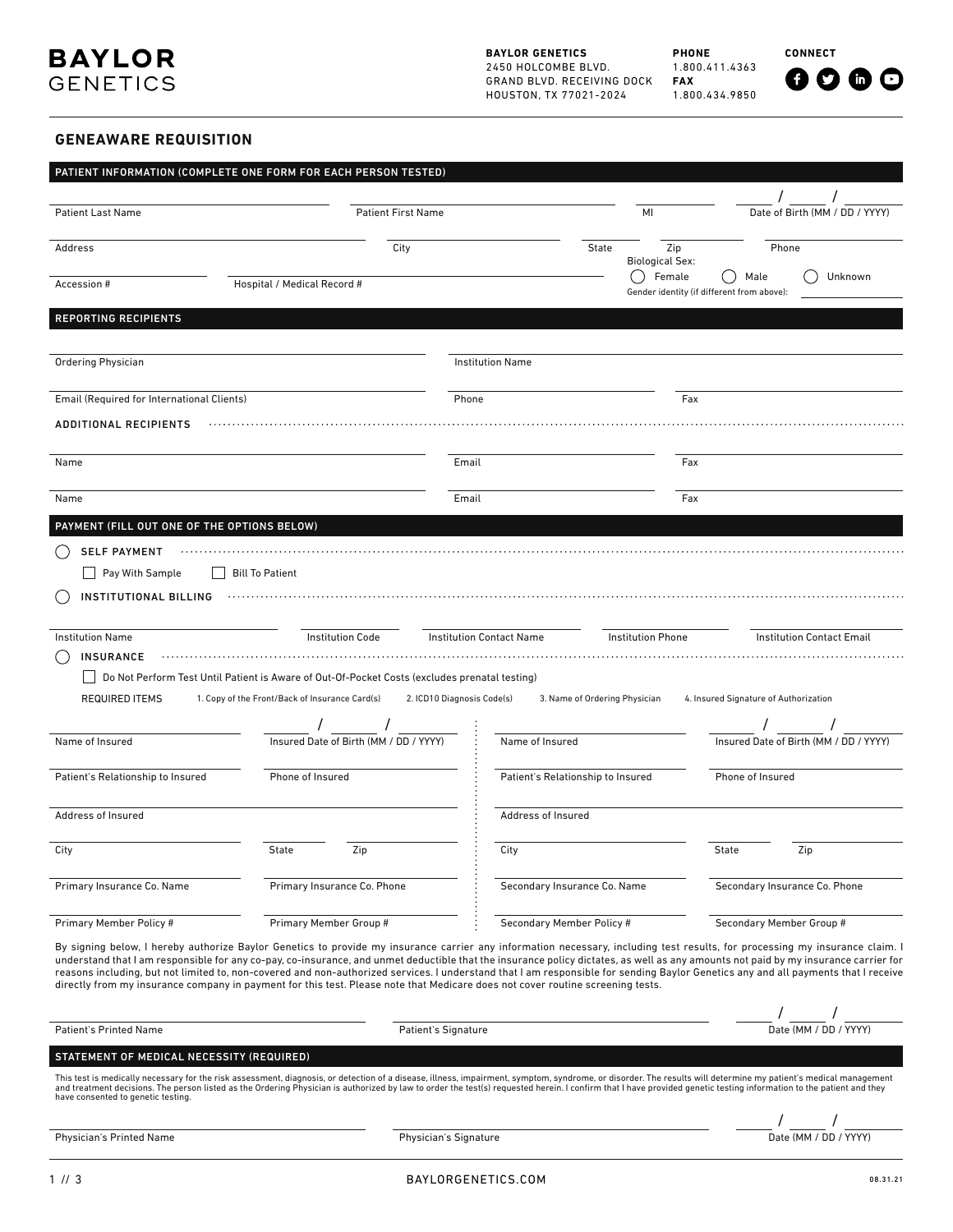**BAYLOR GENETICS** 2450 HOLCOMBE BLVD. GRAND BLVD. RECEIVING DOCK HOUSTON, TX 77021-2024

**PHONE** 1.800.411.4363 **FAX** 1.800.434.9850 **CONNECT**

# **GENEAWARE REQUISITION**

| <b>Patient Last Name</b>                                                                                                                       | <b>Patient First Name</b>                                                                                                                                                                                             | Date of Birth (MM / DD / YYYY)<br>MI                                                                                                           | <b>Biological Sex</b>                                                                                                                                                                                   |
|------------------------------------------------------------------------------------------------------------------------------------------------|-----------------------------------------------------------------------------------------------------------------------------------------------------------------------------------------------------------------------|------------------------------------------------------------------------------------------------------------------------------------------------|---------------------------------------------------------------------------------------------------------------------------------------------------------------------------------------------------------|
| <b>ETHNICITY</b>                                                                                                                               |                                                                                                                                                                                                                       |                                                                                                                                                |                                                                                                                                                                                                         |
| African American<br>Ashkenazi Jewish<br>East Asian (China, Japan, Korea)<br>Finnish<br>French Canadian                                         | <b>Hispanic American</b><br>Mennonite<br>Middle Eastern (Saudi Arabia, Qatar, Iraq, Turkey)<br>Native American<br>Northern European Caucasian (Scandinavian, UK, Germany)                                             | Other (Specify):                                                                                                                               | Pacific Islander (Philippines, Micronesia, Malaysia, Indonesia)<br>South Asian (India, Pakistan)<br>Southeast Asian (Vietnam, Cambodia, Thailand)<br>Southern European Caucasian (Spain, Italy, Greece) |
| <b>SAMPLE</b>                                                                                                                                  |                                                                                                                                                                                                                       | <b>CARRIER TESTING PANELS</b>                                                                                                                  |                                                                                                                                                                                                         |
| Date of Collection (MM / DD / YYYY)                                                                                                            |                                                                                                                                                                                                                       | <b>FEMALE   64000</b>                                                                                                                          |                                                                                                                                                                                                         |
|                                                                                                                                                |                                                                                                                                                                                                                       | Basic (6 genes)<br>ACOG (24 genes)<br>Comprehensive (421 genes)                                                                                | Ashkenazi Jewish (39 genes)<br>Complete (158 genes)<br>Expanded (444 genes)                                                                                                                             |
|                                                                                                                                                | SAMPLE TYPE ……………………………………………………………………                                                                                                                                                                                |                                                                                                                                                |                                                                                                                                                                                                         |
| Blood (Collected in 4 cc EDTA tube with GeneAware barcode)*<br>Saliva (Collected in GeneAware kit)<br>Buccal Swab (Collected in GeneAware kit) |                                                                                                                                                                                                                       | Basic (4 genes)<br>Ashkenazi Jewish (37 genes)<br>ACOG (22 genes)<br>Complete (146 genes)<br>Comprehensive (381 genes)<br>Expanded (399 genes) |                                                                                                                                                                                                         |
| INDICATION FOR CARRIER TESTING (REQUIRED)                                                                                                      |                                                                                                                                                                                                                       |                                                                                                                                                |                                                                                                                                                                                                         |
| No Family History<br>Patient Known Carrier*                                                                                                    | Male Infertility / Female Infertility<br>Family History of Consanguinity                                                                                                                                              | Partner Known Carrier *<br>Known Family History *<br>(Specify relationship)                                                                    | Egg / Sperm Donor<br>Abnormal Fetal Ultrasound (Specify)                                                                                                                                                |
| * Please provide the below information and attach report, if applicable.                                                                       |                                                                                                                                                                                                                       |                                                                                                                                                |                                                                                                                                                                                                         |
| <b>Disease</b>                                                                                                                                 |                                                                                                                                                                                                                       | Gene                                                                                                                                           | Variant                                                                                                                                                                                                 |
|                                                                                                                                                |                                                                                                                                                                                                                       | If Yes, please specify Gestational Age:                                                                                                        |                                                                                                                                                                                                         |
| Is Patient or Patient's Partner Currently Pregnant?<br>Testing is not available to minors, unless pregnant.                                    | ) No<br>Yes                                                                                                                                                                                                           | DD.<br>YYYY                                                                                                                                    | U/S<br>DD<br>YYYY                                                                                                                                                                                       |
| Gestational Age on U/S Date:<br>Weeks                                                                                                          | ICD10 Diagnosis Code(s):<br>Days                                                                                                                                                                                      |                                                                                                                                                |                                                                                                                                                                                                         |
| NEW YORK STATE PHYSICIAN SIGNATURE OF CONSENT                                                                                                  |                                                                                                                                                                                                                       |                                                                                                                                                |                                                                                                                                                                                                         |
|                                                                                                                                                | I certify that the patient specified above and/or their legal guardian has been informed of the benefits, risks, and limitations of the laboratory test(s) requested. I have answered this person's questions. I have |                                                                                                                                                |                                                                                                                                                                                                         |
| obtained informed consent from the patient or their legal guardian for this testing.                                                           |                                                                                                                                                                                                                       |                                                                                                                                                |                                                                                                                                                                                                         |

Physician's Printed Name **Physician's Signature** Physician's Signature

 $\frac{\displaystyle}{\displaystyle\int_{\text{Date}} \frac{\displaystyle}{\displaystyle\left(\text{MM} \mathop{/} \text{DD} \mathop{/} \text{YYYY}\right)}}$